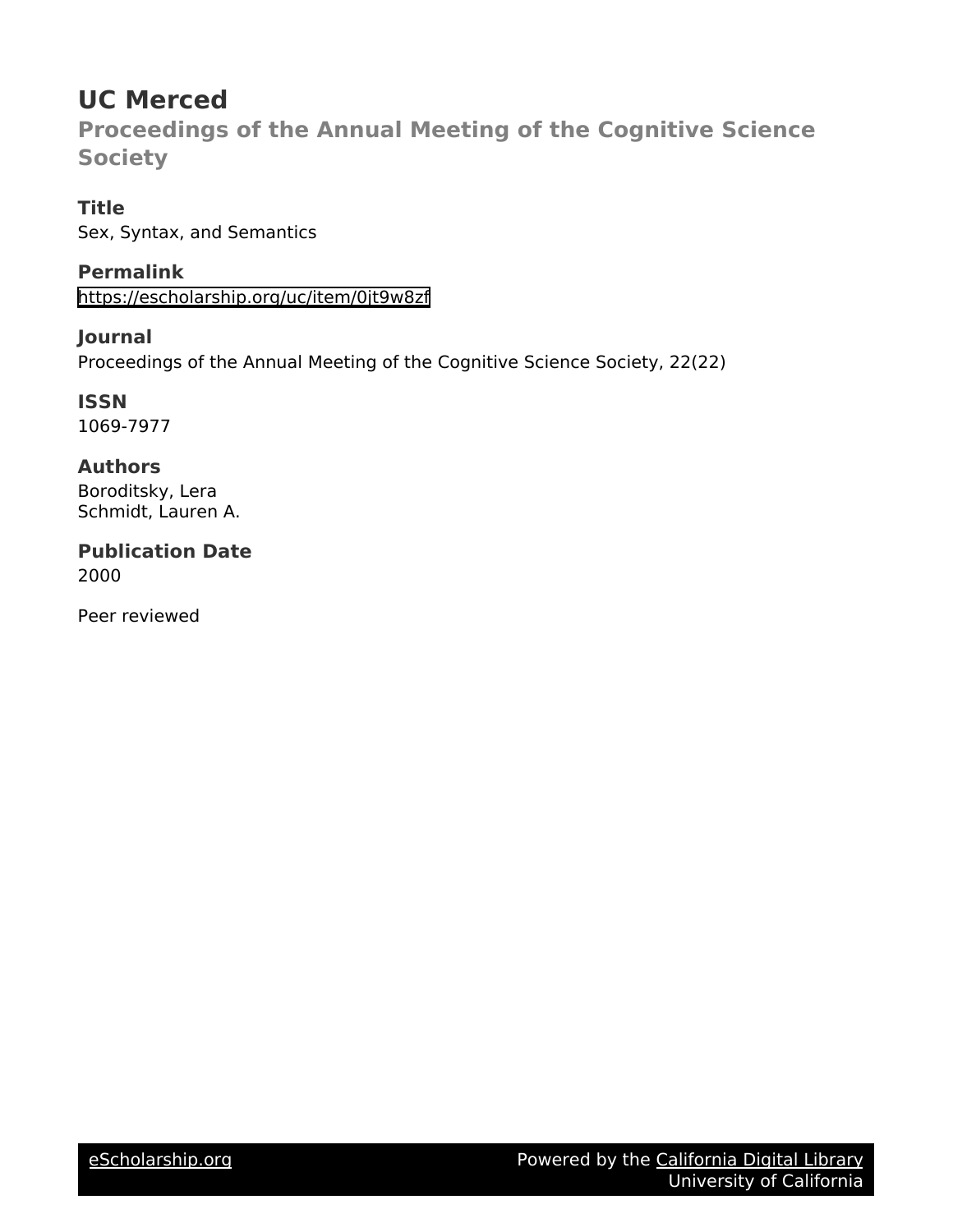# **Sex, Syntax, and Semantics**

**Lera Boroditsky (lera@psych.stanford.edu)** Department of Psychology; Jordan Hall, Bldg 420 Stanford, CA 94305-2130 USA

**Lauren A. Schmidt (lschmidt@stanford.edu)** Department of Psychology; Jordan Hall, Bldg 420 Stanford, CA 94305-2130 USA

#### **Abstract**

Many languages have a grammatical gender system whereby all nouns are assigned a gender (most commonly feminine, masculine, or neuter). Two studies examined whether (1) the assignment of genders to nouns is truly arbitrary (as has been claimed), and (2) whether the grammatical genders assigned to nouns have semantic consequences. In the first study, English speakers' intuitions about the genders of animals (but not artifacts) were found to correlate with the grammatical genders assigned to the names of these objects in Spanish and German. These findings suggest that the assignment of genders to nouns is not entirely arbitrary but may to some extent reflect the perceived masculine or feminine properties of the nouns' referents. Results of the second study suggested that people's ideas about the genders of objects are strongly influenced by the grammatical genders assigned to these objects in their native language. Spanish and German speakers' memory for object--name pairs (e.g., apple--Patricia) was better for pairs where the gender of the proper name was congruent with the grammatical gender of the object name (in their native language), than when the two genders were incongruent. This was true even though both groups performed the task in English. These results suggest that grammatical gender may not be as arbitrary or as purely grammatical as was previously thought.

# **Introduction**

Does the language you speak shape the way you understand the world? Linguists, philosophers, anthropologists, and psychologists have long been interested in this question. This interest has been fueled in large part by the observation that different languages talk about the world differently. However, despite the interest and controversy, definitive answers are scarce. This paper briefly reviews the empirical history of this question and describes two new studies that demonstrate both the role of semantic constraints in shaping language, and the role of language in shaping habitual thought.

The doctrine of Linguistic Determinism—the idea that thought is determined by language—is most commonly associated with the writings of Benjamin Lee Whorf. Whorf proposed that in so far as languages differ, their speakers too may differ in how they perceive and act in objectively similar situations (Whorf, 1956). What has been called the strong Whorfian view—the idea that thought and action are *entirely* determined by language—has long been abandoned in the field. Particularly effective in undermining the strong view was work showing striking similarity in color memory despite wide variation in color language (Heider, 1972; but see Lucy & Shweder, 1979; Kay & Kempton, 1984).

Although the strong linguistic determinism view seems untenable, many weaker but still interesting formulations can be entertained. Several lines of research that have looked at domains other than color, have found crosslinguistic differences in thought. Unlike English speakers, speakers of classifier languages like Yucatec Mayan and Japanese were found to attend to the substance of an object more so than to its shape, and were also more likely to extend novel labels based on the substance than on the shape of a given example (e.g., Imai & Gentner, 1997; Lucy, 1992). When asked to reconstruct an array of objects, speakers of Tzeltal (a Mayan language that relies primarily on an absolute framework for describing spatial relations) were likely to preserve the positions of objects with respect to cardinal directions (so that the Northern-most object was still the Northern-most), while English speakers (who rely heavily on relative spatial descriptions) tended to preserve the objects' positions relative to themselves (so that the leftmost object was still left-most) (Levinson, 1996).

Studies of conceptions of time have also revealed crosslinguistic differences (Boroditsky, 1999). English and Mandarin speakers talk about time differently-English speakers predominantly talk about time as if it were horizontal, while Mandarin speakers commonly use both horizontal and vertical metaphors to talk about time. This difference between the two languages is reflected in the way their speakers think about time. A collection of studies showed that Mandarin speakers tend to think about time vertically even when they are thinking for English (Mandarin speakers were faster to confirm that March comes earlier than April if they had just seen a vertical array of objects than if they had just seen a horizontal array, and the reverse was true for English speakers). Another study showed that the extent to which Mandarin-English bilinguals think about time vertically is related to how old they were when they first began to learn English. In another experiment native English speakers were taught to talk about time using vertical spatial terms in a way similar to Mandarin. On a subsequent test, this group of English speakers showed the same bias to think about time vertically as was observed with Mandarin speakers. This last result suggests two things: (1) language is a powerful tool in shaping thought, and (2) one's native language plays a role in shaping habitual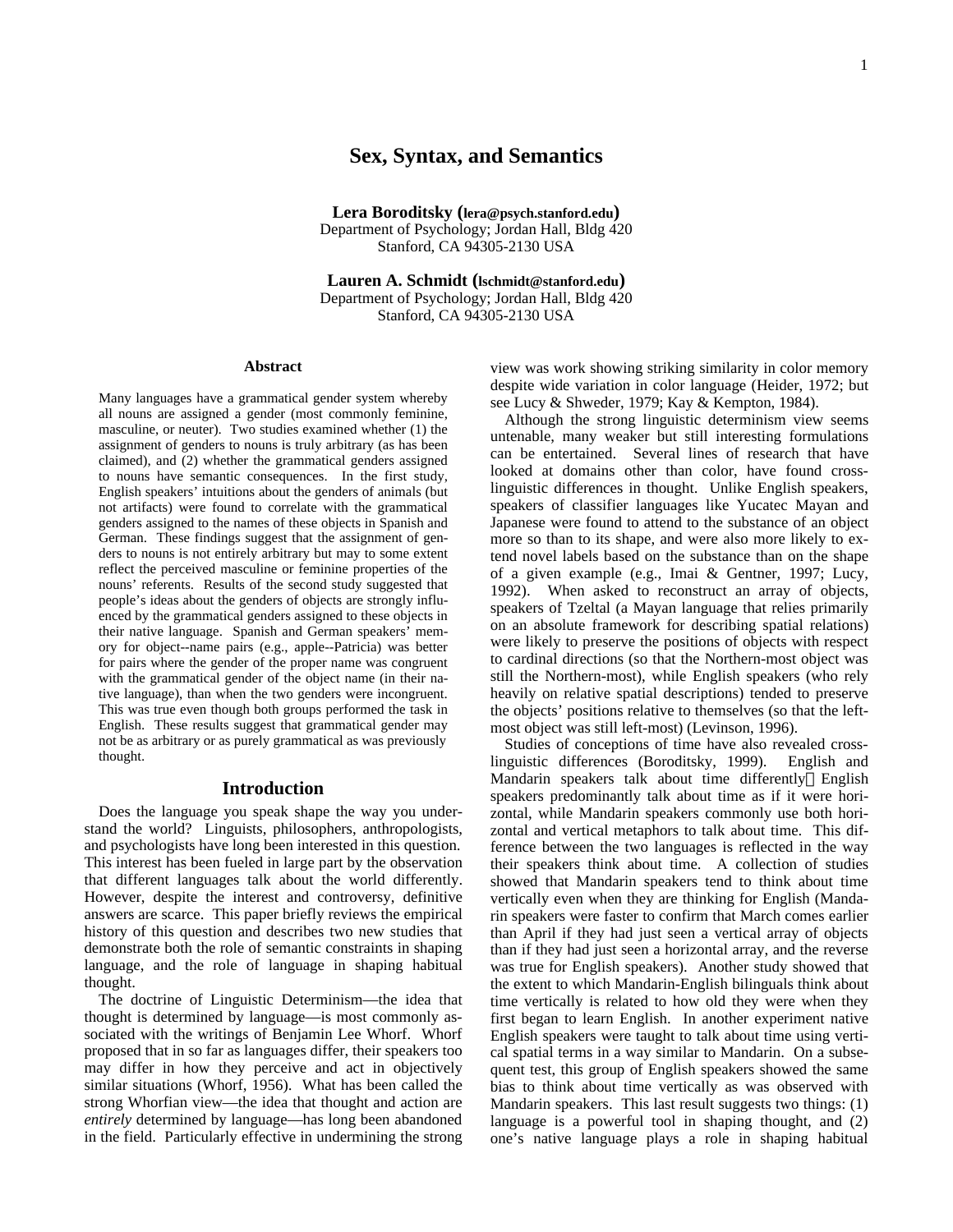thought (how we tend to think about time, for example) but does not completely determine thought in the strong Whorfian sense.

There is an interesting discrepancy between these later findings, and those on color perception. Why would there be such strong evidence for universality in color perception, but quite the opposite for spatial relations or thinking about time? One possibility is that language is most powerful in influencing thought for more abstract domains, that is, ones not so reliant on sensory experience (Boroditsky, 1999). This paper considers an extreme point along this concreteabstract continuum—the influence of grammatical gender on the way people think about inanimate objects. We will first characterize the ways in which people's ideas about the genders of objects may be similar across cultures, and then go on to explore whether there may also be systematic language-driven differences in how people conceive of objects.

#### **Grammatical Gender**

Forks and frying pans do not (by virtue of being inanimate) have a biological gender. The perceptual information available for most objects does not provide conclusive evidence as to their gender-conclusive gender information is only available in language (and only in those languages that have grammatical gender). The present paper examines whether  $(1)$  there are any correspondences in the assignment of grammatical gender between languages, (2) whether people include gender in their conceptual representations of objects (despite the fact that objects don't actually have gender), and (3) whether people's ideas about the genders of objects (if they have any at all) are influenced by the grammatical genders assigned to these objects in their native language.

Unlike English, many languages have a grammatical gender system whereby all objects (e.g., penguins, pockets, and toasters) are assigned a gender. Many languages only have masculine and feminine genders, but some also assign neuter, vegetative, and other more obscure genders. It has long been claimed that the assignment of grammatical gender to object names is semantically arbitrary, and has nothing to do with the conceptual properties of the referent (e.g., Bowers, Vigliocco, Stadthagen-Gonzalez & Vinson 1999). At first glance, this does appear to be the case. As Mark Twain noted, "In German, a young lady has no sex, while a turnip has, ....a tree is male, its buds are female, its leaves are neuter; horses are sexless, dogs are male, cats are female—tomcats included." Further, the grammatical genders assigned to names of particular objects vary greatly across languages (Braine, 1987). For example, the sun is feminine in German, but masculine in Spanish, and neuter in Russian. The moon, on the other hand, is feminine in Spanish and Russian, but masculine in German.

Despite wide variation in the assignment of grammatical genders, speakers across languages do share some common beliefs about the genders of objects. For example, when asked to classify names or pictures of objects into masculine and feminine, English and Spanish speakers tend judge natural objects as feminine and artifacts as masculine (Mullen, 1990; Sera et al., 1994). It is also interesting that English speakers make consistent judgments about the genders of objects, despite the lack of a grammatical gender system in English (Sera et al., 1994).

So are people's shared beliefs about the genders of objects reflected in the assignment of grammatical gender, or is grammatical gender entirely arbitrary? If the assignment of grammatical gender is not entirely arbitrary, then there may be some correspondences across languages. For example, animals or things that are easy to anthropomorphize may have stereotypically feminine or masculine qualities and so may be more likely to have consistent grammatical genders across languages. The names of animals that are beautiful and graceful may tend to be grammatically feminine, while those of aggressive and strong animals may tend to be masculine. It is possible then, that the grammatical genders of nouns may correspond across languages. Further, we should see more correspondence for nouns whose referents are easy to anthropomorphize (and are likely to have stereotypically masculine or feminine properties) than for nouns whose referents are more abstract or less humanlike.

To test these predictions, we compared the grammatical genders assigned to objects in Spanish and German to the intuitions of English speakers regarding the gender of the same objects. Since English does not use grammatical gender, English speakers' untrained intuitions about the genders of objects provide a nice comparison group. If the assignment of grammatical gender is truly arbitrary, then we should see no correspondence between the intuitions of English speakers about the genders of objects and the genders assigned to those objects in Spanish and German. If, on the other hand, the grammatical genders of nouns do in part reflect the properties of their referents, then we should see a correspondence in the assignment of genders across languages, and also a correspondence between Spanish and German genders and English speakers' naive intuitions.

# **Experiment 1**

# **Methods**

#### Participants

Fifteen native English speakers (none of whom were familiar with either Spanish or German) participated in this study in exchange for payment.

#### Materials

We constructed a list of 50 animal names and 85 names of artifacts (including vehicles, articles of clothing, and household items). Only words that had a single dominant translation (as determined by two native Spanish and two native German speakers) into both Spanish and German were included on the list.

# Procedure

English speakers were asked to classify each object and animal on our list as either masculine or feminine. Participants were required to provide a single answer for each item.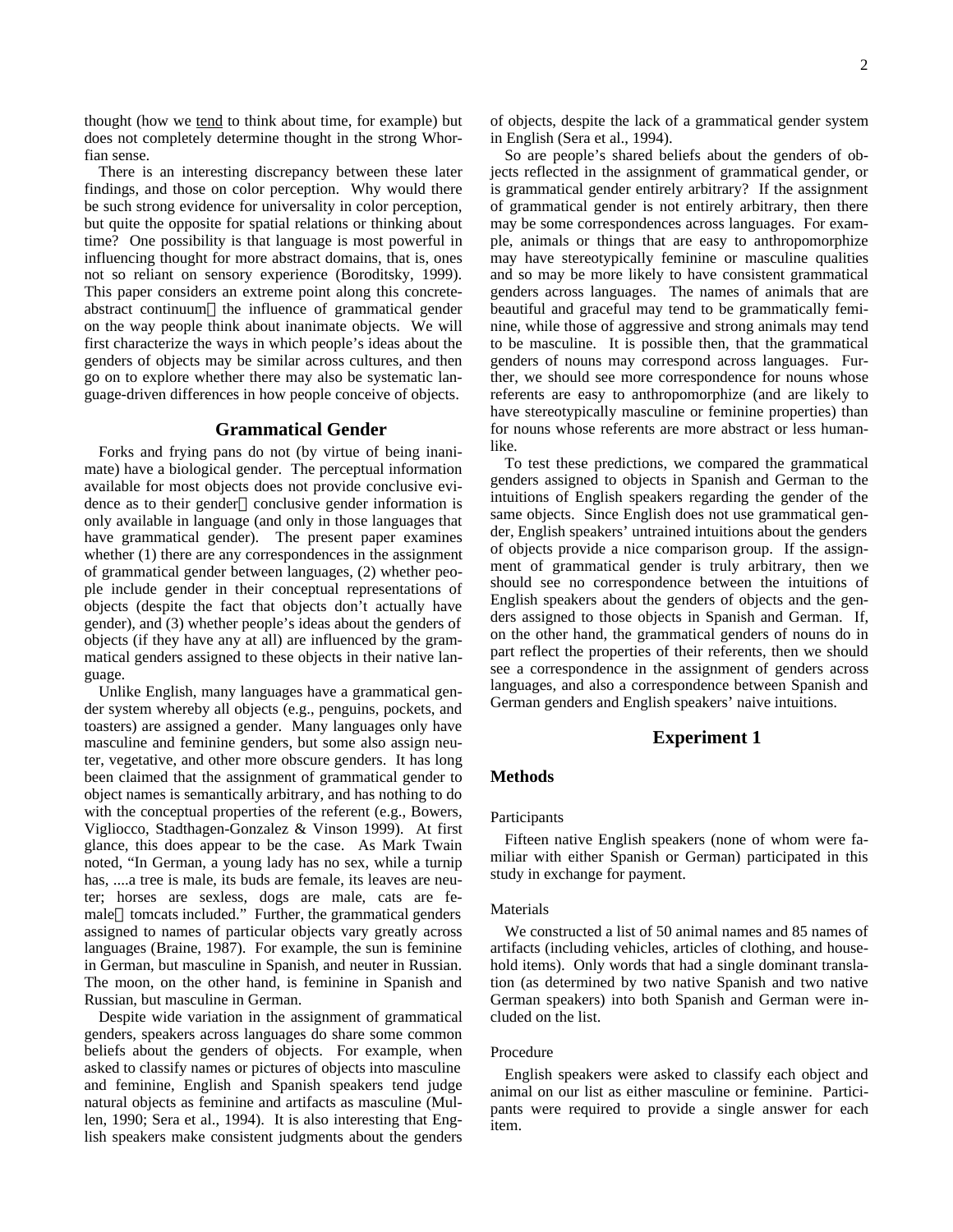# **Results**

Overall, there was appreciable agreement on the assignment of grammatical genders between Spanish and German  $(r=.21, p<.05)$ . As we predicted, the two languages agreed more on the genders of animals ( $r = .39$ ,  $p < .01$ ), then on the genders of artifacts  $(r=.10, p=.35)$ . Interestingly, English speakers' ratings of these objects showed the same pattern of correspondence. Spanish and German grammatical genders corresponded well with English speakers' intuitions about the genders of animals ( $r = 0.29$ ,  $p < 0.05$ , and  $r = 0.43$ ,  $p < 0.01$ respectively), but not the genders of artifacts  $(r=.04, p=.73,$ and  $r=11$ ,  $p=.32$  respectively). It is striking that despite a lack of grammatical gender in English, English speakers intuitions about the genders of animals corresponded well with the grammatical genders assigned to those animals in Spanish and German. These findings suggest that the grammatical genders assigned to animals may not have been entirely arbitrary, but rather may have reflected people's perceptions of the particular animals as having stereotypically masculine or feminine properties.

It appears that the assignment of grammatical genders to nouns (or at least to animal names) may not be entirely arbitrary, and may have been influenced in part by people's perceptions of the nouns' referents. But what happens once grammatical genders are assigned? Could they in turn influence people's mental representations of objects? If so, then there may be striking cross-linguistic differences in how people think about objects.

How might people's representations of objects be affected by the grammatical gender of their labels? One possibility is that in order to efficiently learn the grammatical gender of a noun to begin with, people focus on some property of that noun's referent that may pick it out as masculine or feminine. For example, if the word for "sun" is masculine in one's language, one might try to remember this by conceiving of the sun in terms of what are perceived as stereotypically masculine properties like powerful and threatening. If the word for "sun" is feminine, on the other hand, one might focus on its warming and nourishing qualities.

Even after the grammatical genders of nouns are learned, language may influence thought during "thinking for speaking" (Slobin, 1996). Languages can force their speakers to attend to the genders associated with objects by making them grammatically obligatory. When speaking a language with grammatical gender, speakers often need to mark objects as gendered through definite articles (e.g., "le" and "la" in French), refer to objects using gendered pronouns (e.g., if the word for "fork" is masculine, a speaker might say, "he is sharp"), and alter adjectives or even verbs to agree in gender with the nouns (e.g., in Russian, verbs in the past tense must agree in gender with their subject nouns). Needing to refer to an object as masculine or feminine may lead people to selectively attend to that object's masculine or feminine qualities thus making them more salient in the representation.

So, does talking about inanimate objects as if they were masculine or feminine lead people to think of inanimate objects as masculine or feminine? Some preliminary evidence suggests that it may (Jakobson, 1966; Konishi, 1993; Sera, Berge, & del Castillo, 1994). In one early study, Russian speakers were asked to personify days of the week (reported in Jakobson, 1966). Subjects consistently personified the grammatically masculine days of the week (Monday, Tuesday, and Thursday) as males, and the grammatically feminine days of the week (Wednesday, Friday, and Saturday) as females, though they could not explicitly say why they did so.

In another study, German and Spanish speakers rated a set of nouns on the dimension of potency (a dimension highly associated with masculinity) (Konishi, 1993). Half of the nouns were grammatically masculine in German and feminine in Spanish, and the other half were masculine in Spanish and feminine in German. Both German and Spanish speakers judged the word "man" to be more potent than "woman". Interestingly, they also judged nouns that were grammatically masculine in their native language to be more potent than nouns that were grammatically feminine. This was true even though all of the test nouns referred to objects or entities that had no biological gender (including names of inanimate objects, places, events, and abstract entities).

Converging evidence comes from a series of studies in which Spanish speakers were asked to rate pictures of objects as masculine or feminine (Sera et al., 1994). Spanish speakers consistently classified objects in accordance with their grammatical gender in Spanish. The effect was more pronounced when the pictures were accompanied by their Spanish labels. The grammatical gender consistency effect also showed up when subjects were asked to attribute a man's or a woman's voice to each picture. Finally, Sera et al. found that by about second grade, Spanish speaking children assigned voices to objects in accordance with the grammatical gender of their labels.

Although results of these studies are suggestive, there are serious limitations common to these and most other studies of linguistic determinism. First, speakers of different languages are usually tested only in their native language. Any differences in these comparisons can only show the effect of a language on thinking for that particular language. These studies cannot tell us whether experience with a language affects language-independent thought such as thought for other languages, or thought in non-linguistic tasks.

Second, comparing studies conducted in different languages poses a deeper problem: there is simply no way to be certain that the stimuli and instructions are truly the same in both languages. This problem remains even if the verbal instructions are minimal. For example, even if the task is non-linguistic, and the instructions are simply "which one is the same?", one cannot be sure that the words used for "same" mean the same thing in both languages. If in one language the word for "same" is closer in meaning to "identical," while in the other language it's closer to "relationally similar", speakers of different languages may behave differently, but due only to the difference in instructions, not because of any interesting differences in thought. There is no sure way to guard against this possibility when tasks are translated into different languages. Since there is no way to know that participants in different languages are performing the same task, it is difficult to deem the comparisons meaningful.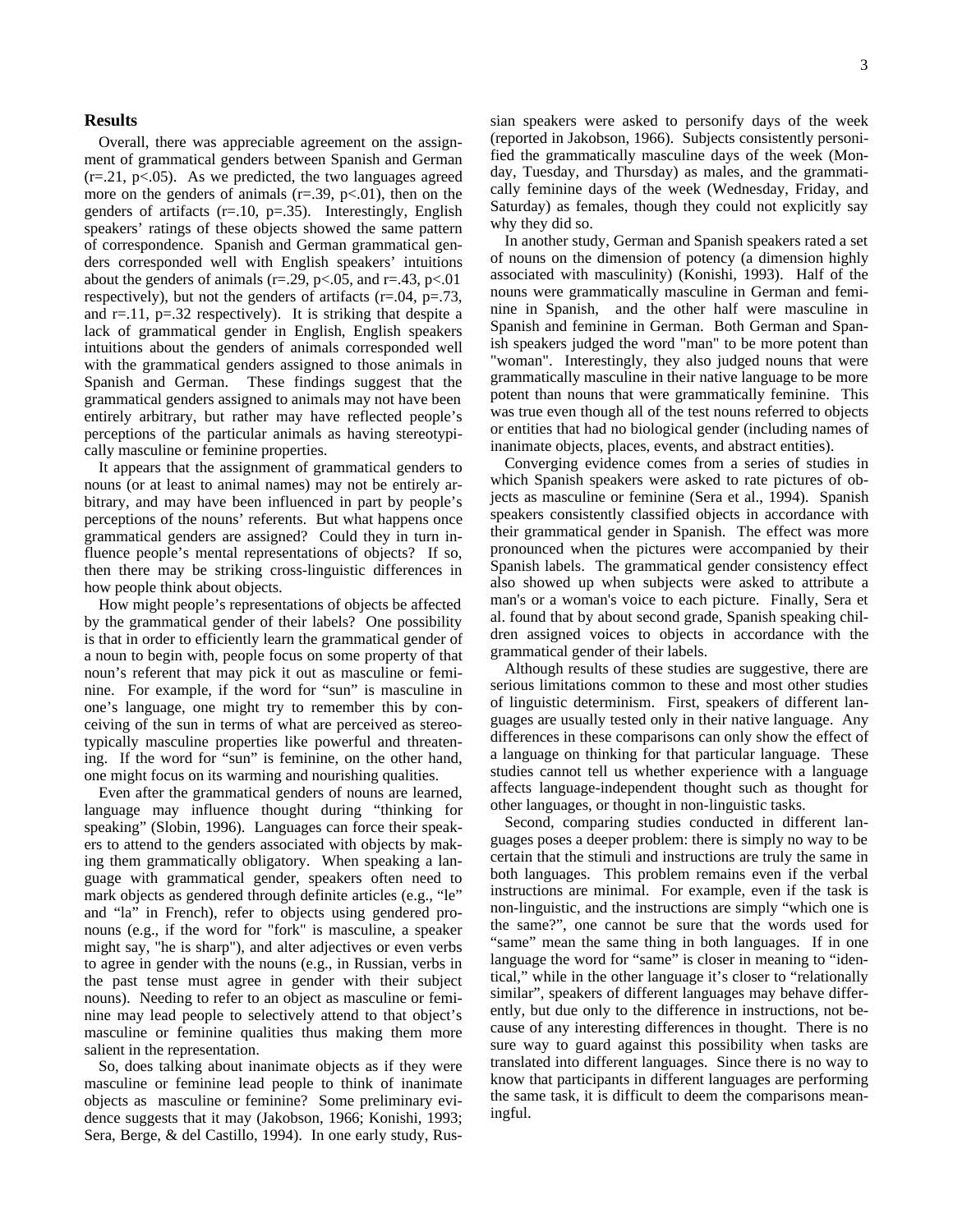Finally, in all of the tasks so far, participants were asked to provide some subjective judgment (there were no right or wrong answers). Providing such a judgment requires participants to decide on a strategy for completing the task. When figuring out how to perform the task, participants may simply make a conscious decision to follow the grammatical gender divisions in their language. Evidence collected from such subjective judgments cannot tell us whether gender is actually part of a person's conceptual representation of an object, or if (left with no other criterion for making the subjective judgment) the person just explicitly decided to use grammatical gender in answering the experimenter's questions.

The present study improves on the previous studies in two important ways. First, both Spanish and German speakers were tested in English. This allows us to test whether experience with a language affects language-independent thought (here, thinking for other languages). Second, participants were tested in a memory task and at test were asked to provide the right answer (not a subjective judgment). The present study examined the ways in which previous knowledge (experience with Spanish or German) interfered with participants' ability to correctly perform the task.

In this study, participants were taught proper names for objects (e.g., an apple may have been called "Patrick") and were tested on their memory for these object—name pairs later in the experiment. First, we were interested in whether English speakers would be better at remembering female names for objects that another group of English speakers had rated as more feminine (and male names for objects rated more masculine). Second, we were interested in whether Spanish and German speakers would be better able to remember a proper name for an object if the proper name was consistent with the grammatical gender of the object name in their native language. All objects were chosen to have opposite grammatical genders in Spanish and German (e.g., the word for "apple" is feminine in Spanish, but masculine in German). So, we predicted that German speakers would be better at remembering a proper name for "apple" if the name was "Patrick" than if it was "Patricia". The opposite should be true for Spanish speakers. Since the experiment was conducted entirely in English, this is a particularly conservative test of whether grammatical gender influences the way people think about objects.

### **Experiment 2**

### **Methods**

#### Participants

Twenty-five native Spanish speakers, sixteen native German speakers, and twenty English speakers participated in the study in exchange for payment.

#### Materials and Design

A set of 24 object names (e.g., apple, arrow) and 24 proper names (e.g., Patricia, Patrick) was constructed (see Appendix A). The object names were chosen such that half were grammatically masculine and half were grammatically feminine and the grammatical gender in Spanish and German was opposite for each object name (if an object name was grammatically masculine in Spanish, it was grammatically feminine in German and vice versa). A separate group of 30 English speakers rated the 24 objects chosen for this experiment as masculine or feminine.

Half of the proper names were male and half were female; male and female proper names were chosen to be similar to one another (e.g., Alexander, Alexandra). This was done to increase the difficulty of the memory task. All of the materials used including the instructions were in English. For each participant, the computer randomly arranged the object names and proper names into object—name pairs, and presented them in a random order.

Spanish, German, and English speakers completed the same experimental task. Participants read the following instructions "For this experiment, we have given names to a bunch of objects. For example, we may have decided to call a chair 'Mary'. You will see objects and their names appear on the screen (e.g., chair—Mary), and your task is to try to memorize the name we have given to each object as well as you can. Your memory for these names will be tested later in the experiment."

#### Procedure

Participants were tested individually. A computer presented the experimental materials and recorded the participants' responses.

Learning: Participants learned 24 object—name pairs presented to them on a computer screen in a random order. Each object—name pair was presented on the screen for five seconds, and was automatically followed by the next pair. Each pair was presented only once.

After the learning, participants completed a five-minute distraction task unrelated to this study which was inserted to promote forgetting.

Test: Object names from the learning set were presented on the computer screen one at a time and participants were instructed to indicate the gender of the proper name that had been associated with that object name in the learning set by pressing one of two keys on the keyboard.

# **Results**

As predicted, English speakers remembered object—name pairs better when the gender of the proper name was consistent with the object's rated gender (86% correct) than when the two genders were inconsistent (78% correct), t=2.17,  $p$ <.05. The results suggest that people do include gender in their conceptual representations of inanimate objects. Further, Spanish and German speakers showed language-specific biases in memory. Both groups remembered object—name pairs better when the gender of the proper name given to an object was consistent with the grammatical gender of the object name in their native language (82% correct) than when the two genders were inconsistent (74% correct),  $t=2.55$ ,  $p<.01$ . Since the object names used in this study had opposite grammatical genders in Spanish and German, Spanish and German speakers showed opposite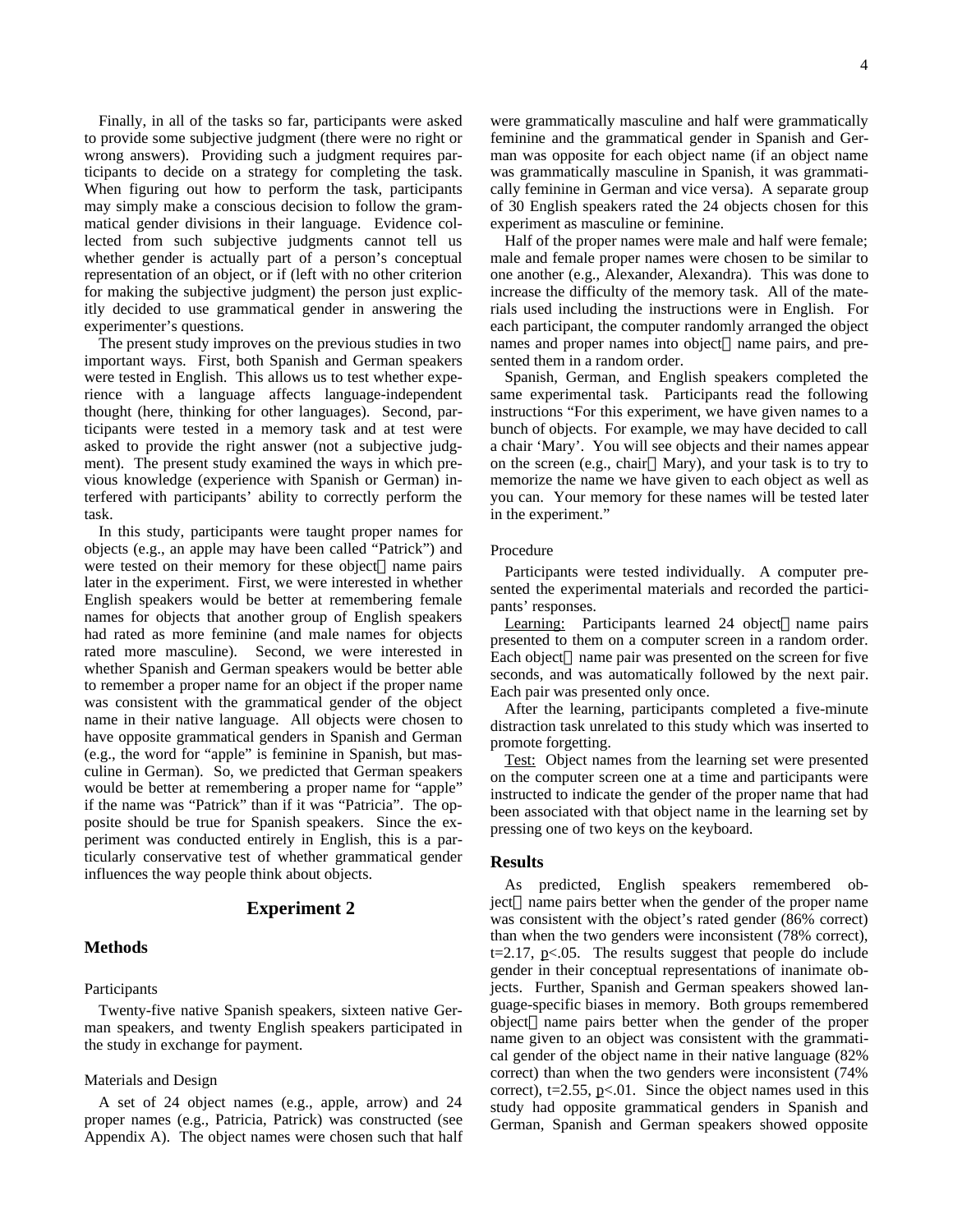memory biases—for those objects that Spanish speakers were most likely to remember female names, German speakers were most likely to remember male names (and vice versa),  $F(1, 39)=6.21$ ,  $p<.05$ . These findings suggest that people's ideas about the genders of objects are strongly influenced by the grammatical genders assigned to those objects in their native language.

#### **Summary**

Two studies examined whether (1) the assignment of genders to nouns is truly arbitrary (as has been claimed), and (2) whether the grammatical genders assigned to nouns have semantic consequences. In the first study, English speakers' intuitions about the genders of animals (but not artifacts) were found to correlate with the grammatical genders assigned to the names of these objects in Spanish and German. These findings suggest that the assignment of genders to nouns is not entirely arbitrary but may to some extent reflect the perceived masculine or feminine properties of the nouns' referents. Results of the second study suggested that (1) people do include gender in their conceptual representations of inanimate objects, and (2) people's ideas about the genders of objects are strongly influenced by the grammatical genders assigned to these objects in their native language. Spanish and German speakers' memory for object--name pairs (e.g., apple--Patricia) was better for pairs where the gender of the proper name was congruent with the grammatical gender of the object name (in their native language), than when the two genders were incongruent. Since both groups performed the task in English, it appears that the semantic representation of gender (once it has been established) is not language-specific. These results suggest that grammatical gender may not be as arbitrary or as purely grammatical as was previously thought.

# **Acknowledgments**

This research was funded by an NSF Graduate Research Fellowship to the first author. Partial support was also provided by NIMH research grant MH-47575 to Gordon Bower. The authors would like to thank Michael Ramscar, Herbert H. Clark, Barbara Tversky, and Gordon Bower for many insightful discussions of this research, and Jill M. Schmidt who was indispensable in assembling the stimuli.

#### **References**

- Boroditsky, L. (1999). First-language thinking for secondlanguage understanding: Mandarin and English speakers' conceptions of time. Proceedings of the 21st Annual Meeting of the Cognitive Science Society, Vancouver, BC
- Braine, M. (1987). What is learned in acquiring word  $classes$ —a step toward an acquisition theory. In B. MacWhinney (Ed.), Mechanisms of language acquisition (pp. 65-87). Hillsdale, NJ: Erlbaum.
- Bowerman, M. (1996). The origins of children's spatial semantic categories: cognitive versus linguistic determinants. In J. Gumperz & S. Levinson (Eds.), Rethinking linguistic relativity. Cambridge, MA: Cambridge University Press, 145-176.
- Bowers, J., Vigliocco, G., Stadthagen-Gonzalez, H. & Vi nson, D. (1999). Distinguishing language from thought: Experimental evidence that syntax is lexically rather than conceptually represented. Psychological Science, 10(4), 310-315.
- Choi, S., & Bowerman, M. (1991). Learning to express motion events in English and Korean: The influence of language-specific lexicalization patterns. Special Issue: Lexical and conceptual semantics. Cognition, 41, 1-3, 83- 121.
- Gentner, D. & Imai, M. (1997). A cross-linguistic study of early word meaning: Universal ontology and linguistic influence. Cognition 62, 2, 169-200.
- Heider, E. (1972). Universals in color naming and memory. Journal of Experimental Psychology, 93, 10-20.
- Jakobson, R. (1966). On linguistic aspects of translation. In R.A. Brower (Ed.), On translation. New York: Oxford University Press, 232-239.
- Kay, P., & Kempton, W. (1984). What is the Sapir-Whorf hypothesis? American Anthropologist, 86, 65-79.
- Konishi, T. (1993). The semantics of grammatical gender: A cross-cultural study. Journal of Psycholinguistic Research, 22(5), 519-534.
- Levinson, S. (1996). Frames of reference and Molyneux's question: Crosslinguistic evidence. In P. Bloom & M. Peterson (Eds.), Language and Space. Cambridge, MA: MIT Press, 109-169.
- Lucy, J. (1992). Grammatical categories and cognition: a case study of the linguistic relativity hypothesis. Cambridge, England: Cambridge University Press.
- Lucy, J., & Shweder, R. (1979). Whorf and his critics: Linguistic and nonlinguistic influences on color memory. American Anthropologist, 81*,* 581-618.
- Mullen, M. K. (1990). Children's Classification of Nature and Artifact Pictures into Female and Male Categories. Sex Roles, 23 (9/10), 577-587.
- Sera, M., Berge, C., & del Castillo, J. (1994) Grammatical and conceptual forces in the attribution of gender by English and Spanish speakers. Cognitive Development, 9, 3, 261-292.
- Slobin, D. (1996). From "thought and language" to "thinking for speaking." In J. Gumperz & S. Levinson (Eds.), Rethinking linguistic relativity. Cambridge, MA: Cambridge University Press, 70-96.
- Twain, M. (1880). A Tramp Abroad. Leipzig : Bernhard Tauchnitz.
- Whorf, B. (1956). Language, Thought, and Reality: selected writings of Benjamin Lee Whorf, ed. J.B. Carroll. Cambridge, MA: MIT Press.